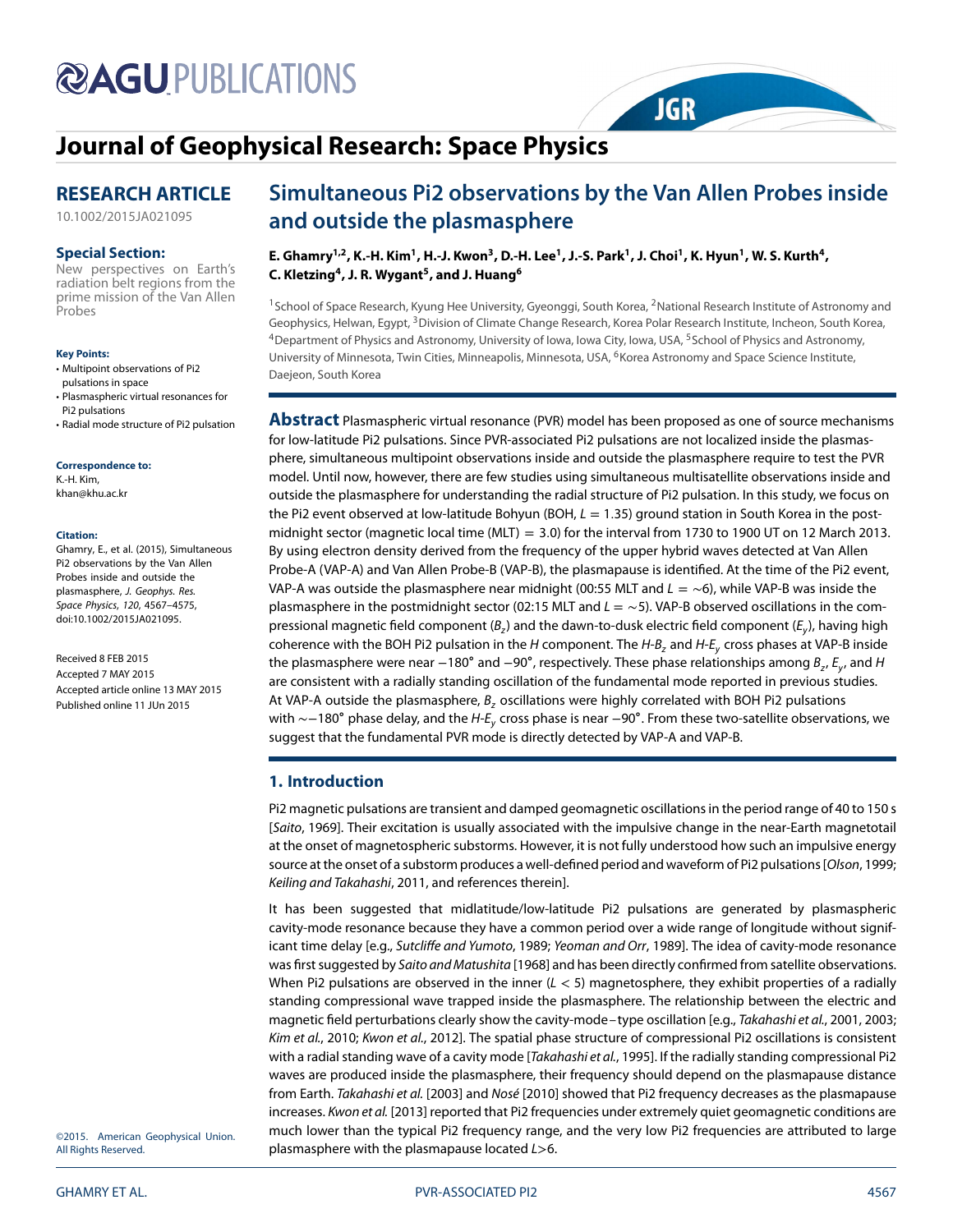The density gradient at the plasmapause plays a crucial role in determining the properties of compressional waves in the plasmasphere. Allan et al. [\[1986\]](#page-7-4) discussed first the plasmaspheric effect on magnetohydrodynamic waves in the magnetosphere. In order to excite a cavity mode in the plasmasphere, the plasmapause should be a good reflector. In some numerical studies [e.g., Fujita and Glassmeier, [1995;](#page-7-5) Lee, [1996\]](#page-7-6) the plasmaspheric cavity mode has been obtained by assuming that the plasmapause is a perfect boundary. Thus, the cavity-mode oscillation do not exist outside the plasmasphere. There are spacecraft observations to support apparent localization of compressional Pi2 pulsations in the plasmasphere. Takahashi et al. [\[2001\]](#page-8-5) reported that fast-mode waves exhibiting high coherence with low-latitude Pi2 are trapped inside the plasmasphere. The simultaneous multispacecraft observations both inside and outside the plasmasphere using Cluster [Collieret al., [2006\]](#page-7-7) or Time History of Events and Macroscale Interactions during Substorms [Luo et al., [2011\]](#page-8-9) have provided that Pi2 pulsations are confined inside the plasmasphere.

Unlike some idealized models used in simulation, the real magnetosphere does not have perfectly reflecting boundaries. That is, a perfect boundary at the plasmapause is not a good assumption in investigating the mode structure of plasmaspheric resonances because the energy of the plasmaspheric cavity mode can escape into the magnetotail in the real magnetosphere. In order to understand how plasmaspheric resonances occur under various boundary conditions, Lee and Kim [\[1999\]](#page-7-8) investigated fast-mode waves propagating into the plasmasphere and introduced the key concept of the plasmaspheric virtual resonance (PVR) mode. The authors showed that compressional pulsations inside the plasmasphere can be established as PVR by virtual trapped resonance for relatively large Alfvén speed crest or by virtual scattering resonance for rel-atively small Alfvén speed crest near the plasmapause [see Lee and Kim, [1999,](#page-7-8) Figure 1], which is considered as a soft boundary. The concept of virtual scattering resonance is different from that of "leaky" cavity mode because the scattering resonance has not required closed boundaries like cavity.

An important property of PVR mode is that the wave energy is not strictly confined in the plasmasphere because it allows the wave energy to tunnel through the plasmapause. In numerical simulations using a realistic plasmasphere [Fujita and Glassmeier, [1995;](#page-7-5) Lee and Lysak, [1999;](#page-7-9) Fujita et al., [2002;](#page-7-10) Lee and Takahashi, [2006\]](#page-8-10), it is confirmed that compressional Pi2 oscillations are strongly associated with the PVR mode in the plasma-sphere and that they appear beyond the plasmapause. Lee and Takahashi [\[2006\]](#page-8-10) also showed that the PVR mode is consistently excited regardless of the ambient Alfeén speed profiles and that the PVR mode can be excited even when the Alfeén speed monotonically drops in the radial direction [see Lee and Takahashi, [2006,](#page-8-10) Figure 5].

Observational evidence for the PVR mode has been reported from single-spacecraft observations [Kim et al., [2005;](#page-7-11) Teramoto et al., [2008\]](#page-8-11). Using the magnetic field data acquired by the Polar satellite, Kim et al. [\[2005\]](#page-7-11) observed simultaneous occurrence of Pi2 pulsations in the compression component  $(B<sub>z</sub>)$  outside the plasmasphere and in the H component at low-latitude Kakioka (KAK) ground station. The radial variations of the  $B<sub>z</sub>$ -H cross phase, and the  $B<sub>z</sub>$  to H amplitude ratio are consistent with the radial structure of the PVR mode outside the plasmasphere. Teramoto et al. [\[2008\]](#page-8-11) analyzed Pi2 pulsations observed by the polar-orbiting DE 1 satellite and observed many compressional Pi2 pulsations at DE 1 located at high latitudes (L*>*8) having high coherence with KAK H. The phase relation between  $B<sub>z</sub>$  and H is out of phase. Assuming that a typical L of the plasmapause is ∼4–5, the authors concluded that the high-latitude compressional Pi2 pulsations are associated with the PVR mode.

There are two Pi2 studies [Collier et al., [2006;](#page-7-7) Luo et al., [2011\]](#page-8-9), using simultaneous multipoint observations inside and outside the plasmasphere to examine the radial structure of Pi2 pulsations, to the authors' knowledge. As mentioned above, both studies reported that compressional Pi2 pulsations are confined in the plasmasphere because compressional oscillations observed outside the plasmapause are not highly correlated with low-latitude Pi2 pulsations.

Until now, there has been no simultaneous multisatellite Pi2 observations inside and out the plasmasphere to support the PVR mode. In this study we examine two low-latitude Pi2 pulsations that occurred for the interval from 1730 to 2000 UT on 12 March 2013. For the interval, Van Allen Probe-A was outside the plasmasphere near the midnight, while Van Allen Probe-B was inside the plasmasphere in the postmidnight sector. Using the magnetic and electric field data acquired from both Van Allen Probes, we discuss whether the magnetic and electric oscillations enhanced inside and outside the plasmasphere during low-latitude Pi2 intervals can be taken as the PVR mode.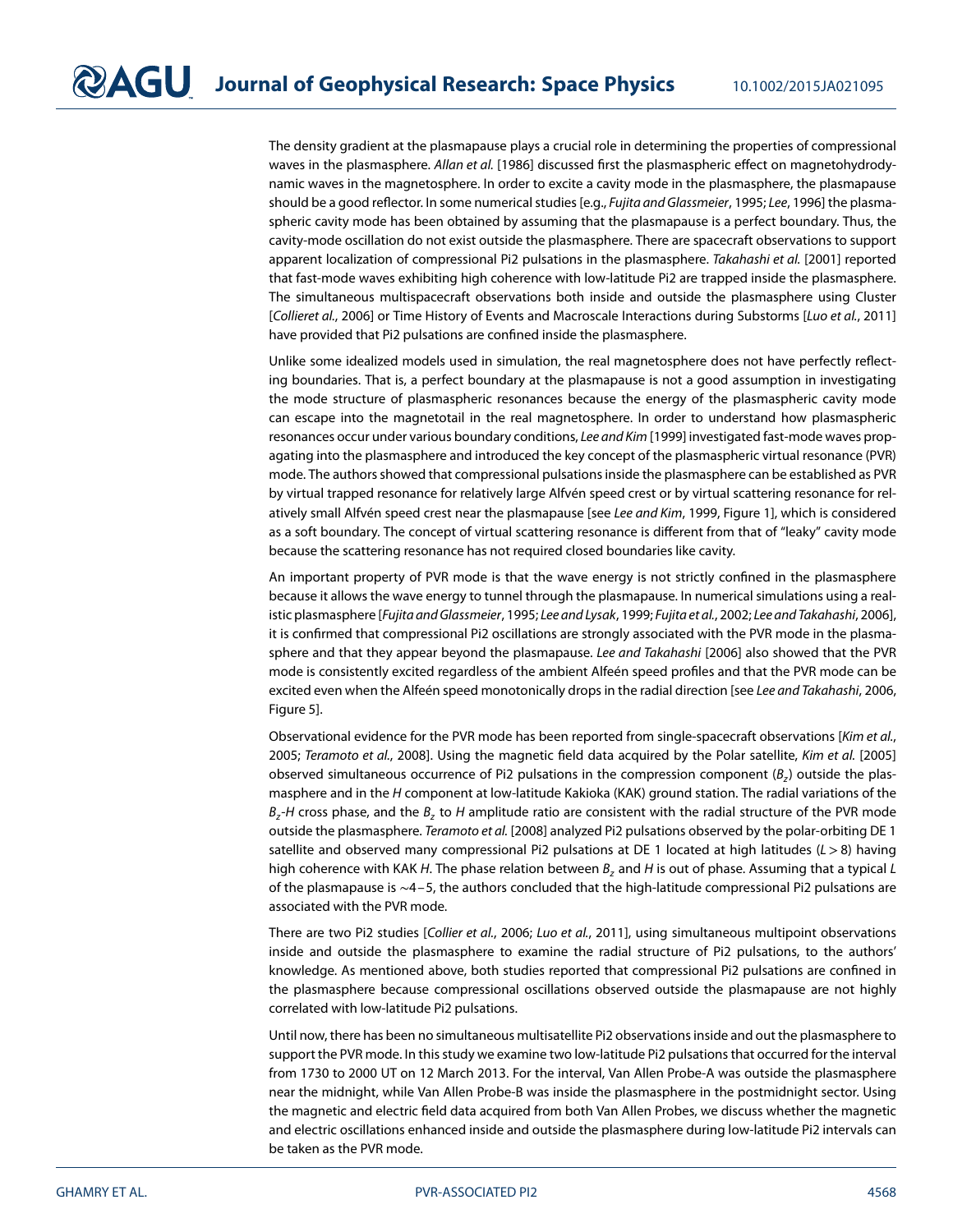

<span id="page-2-0"></span>**Figure 1.** (a) The auroral electrojet AL index from 17:30 to 19:00 UT on 12 March 2013. (b) The horizontal  $H$  (red) and  $D$  (blue) components at the low-latitude Bohyun (BOH) station. The vertical dashed line indicates the onset of low-latitude Pi2 pulsation.

The organization of the paper is as follows. In section 2 we briefly describe the data sets. In section 3 we present observations and describe data analysis. In section 4 we discuss the properties of Pi2 pulsations. Section 5 gives the conclusions.

#### **2. Data Set**

In order to examine the Pi2-associated PVR mode in the inner magnetosphere, we used the magnetic and electric field data obtained from the Van Allen Probes mission consisting of two spacecraft (Van Allen Probe-A and Van Allen Probe-B) in low inclination with apogee near  $L \sim 6$ . Detailed descriptions of the magnetic and electric field instrumentations were given by Kletzing et al. [\[2013\]](#page-7-12) and Wygant et al. [\[2013\]](#page-8-12), respectively. As a reference signal to determine the relative magnetic and electric oscillations detected at the Van Allen Probes, low-latitude Pi2 pulsation observed at Bohyun (BOH, L = ∼1*.*3) in Korea was used. The local time of BOH is approximately UT plus 9 h. To study Pi2

pulsation, we used 12 s averages of 4 s magnetic field data at the Van Allen Probes and of the original 1 s BOH magnetic field data. Approximately 11 s original electric field data at the Van Allen Probes were exactly resampled at 12 s intervals after interpolation. The magnetic field data acquired by VAP-A and VAP-B are expressed in a mean field-aligned coordinate system. The components in this system are denoted  $B_x$  (outward, perpendicular to the averaged magnetic field defined by taking the 5 min boxcar running averages of the 12 s data),  $B_{\nu}$  (eastward, perpendicular to the averaged magnetic field), and  $B_{\nu}$  (northward, along the averaged magnetic field). In this study we use only the high-pass-filtered compressional component ( $\delta B_z$ ) defined by  $B_z$  (12 s averages) minus  $B<sub>z</sub>$  (5 min averages). The electric field data were provided in the Modified Geocentric Solar Ecliptic coordinates. We use the dawn-to-dusk  $(E_v)$  component of the electric field. This component is nearly parallel to  $B_{v}$  near the midnight. The plasmapause is identified by using electron density derived from the frequency of the upper hybrid waves detected at Van Allen Probe-A (VAP-A) and Van Allen Probe-B (VAP-B) [Kletzing et al., [2013\]](#page-7-12). To examine if low-latitude Pi2 pulsation is associated with a substorm activity, AL index was used. AL has a time resolution of 1 min.

#### **3. Observations**

Figures [1a](#page-2-0) and [1b](#page-2-0) show the auroral electrojet AL index and the horizontal components of the magnetic field H (northward) and D (eastward) at the low-latitude Bohyun (BOH) station, respectively, during the interval 17:30–19:00 UT on 12 March 2013. There is a signature of substorm onset at 17:51 UT, which is marked by a sudden decrease in AL, and it was accompanied by an ~10 nT H increase and an ~6 nT D decrease at BOH. The positive  $H$  and negative  $D$  perturbations imply that BOH was located east of the center of the substorm current wedge [Clauer and McPherron, [1974\]](#page-7-13). The AL decrease at 17:51 UT is accompanied by Pi2 oscillations at BOH. Thus, they are substorm-associated Pi2 events. The amplitude of the Pi2 oscillation in the H component is much larger than that in the  $D$  component. We will use only the  $H$  component data at BOH to compare low-latitude Pi2 pulsations and compressional Pi2 oscillations observed by the Van Allen Probes inside and outside the plasmasphere.

Figure[s 2a](#page-3-0) and [2b](#page-3-0) show the electron number density  $N_e$  derived from the frequency of the upper hybrid waves detected at VAP-A and VAP-B for the interval from 14:00 UT to 22:00 UT, respectively. The orbits of VAP-A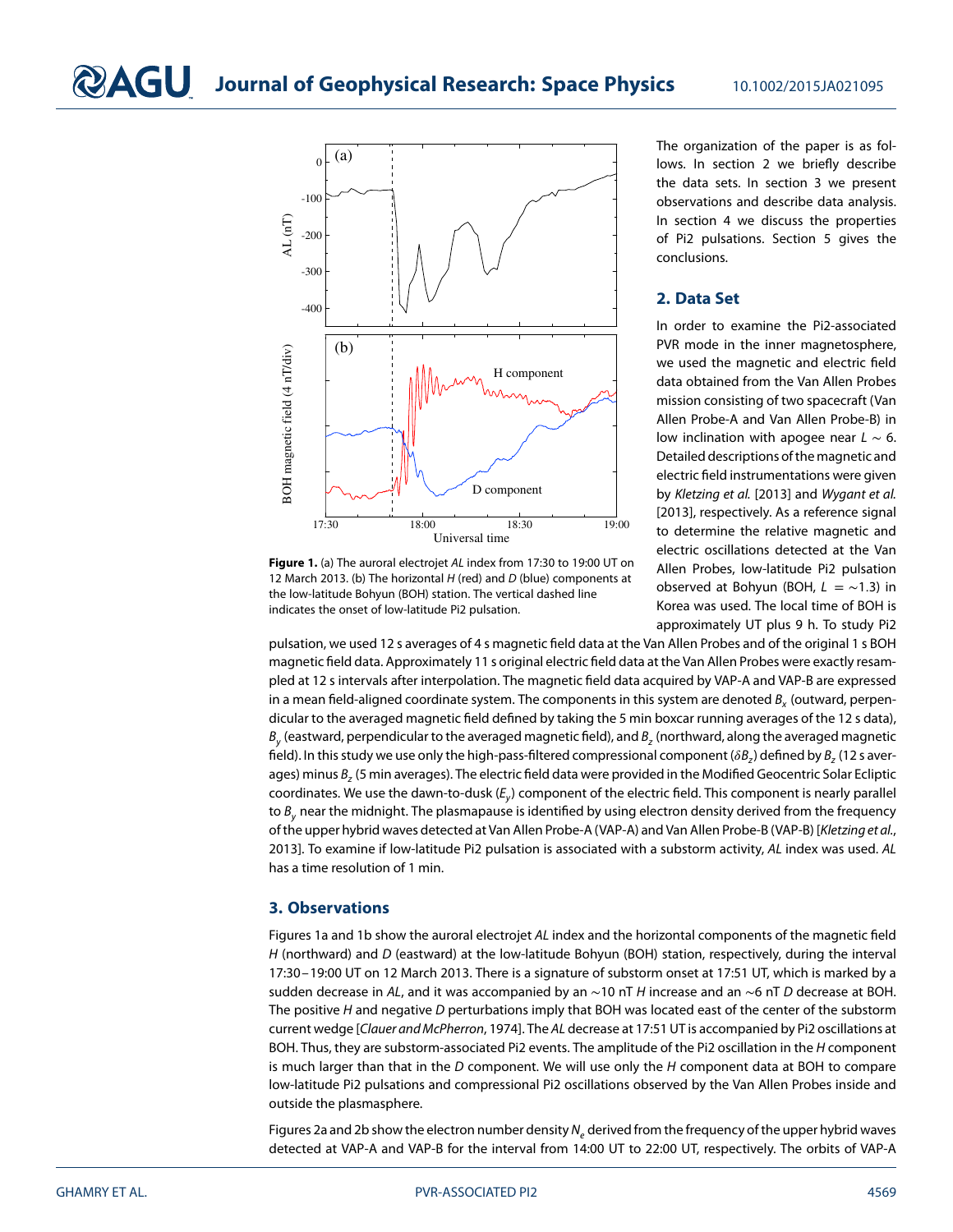

<span id="page-3-0"></span>**Figure 2.** (a and b) Electron number density observed from VAP-A and VAP-B. (c and d) Locations of VAP-A and VAP-B orbits projected onto the solar magnetic x–y plane. Thick bars in Figures [2a](#page-3-0) and [2b](#page-3-0) and thick curved lines in Figures [2c](#page-3-0) and [2d](#page-3-0) indicate the time interval of 17:30–19:00 UT shown in Figure [1.](#page-2-0) The open circles indicate the Pi2 onset time in Figures [2a](#page-3-0) and [2b](#page-3-0) and the spacecraft locations at the onset time in Figures [2c](#page-3-0) and [2d](#page-3-0).

and VAP-B projected onto the solar magnetic  $x-y$  plane for the 8 h interval are plotted in Figures [2c](#page-3-0) and [2d](#page-3-0), respectively. The time interval from 17:30 to 19:00 UT shown in Figure [1](#page-2-0) is indicated by a thick bar in Figures [2a](#page-3-0) and [2b](#page-3-0) and a thick curve in Figures [2c](#page-3-0) and [2d](#page-3-0) for each probe. The open circles in Figures [2a](#page-3-0) and [2b](#page-3-0) indicate the Pi2 onset at 17:51 UT, and those in Figures [2c](#page-3-0) and [2d](#page-3-0) indicate the spacecraft locations at the Pi2 onset time.

VAP-A was initially in the plasmasphere from 14:00 UT to ~16:54 UT, and then it encountered a sharp N<sub>e</sub> decrease from ∼52cm<sup>−</sup><sup>3</sup> to ∼1 cm<sup>−</sup><sup>3</sup> at L = ∼5*.*8 near midnight (00:18 MLT). This decrease in density is attributed to an outbound plasmapause crossing. VAP-A encountered a sudden  $N_e$  increase from  $\sim$  3 cm<sup>-3</sup> to ∼180 cm<sup>−</sup>3, which is due to an inbound plasmapause crossing, around 20:00 UT (L =∼5 and 02:24 MLT). From these  $N_e$  data, we can confirm that VAP-A was definitely outside the plasmasphere when Pi2 pulsation was observed at the low-latitude BOH station. Around 16:00 UT VAP-B was apogee. After this time VAP-B was on the inbound leg. Between 16:00 UT and 17:40 UT VAP-B observed a gradual  $N_e$  increase from  $\sim$  3 cm<sup>-3</sup> to ~180 cm<sup>-3</sup> with highly fluctuating N<sub>e</sub> variations. Compared with that observed at VAP-A, the gradual N<sub>e</sub> increase at VAP-B may have a spatial effect. That is, it is likely that VAP-B approached the Earth as skimming the plasmapause rather than crossing. At the Pi2 onset, VAP-B was near the inner edge of the plasmapause. Thus, the Pi2 event occurred when VAP-B was inside the plasmasphere.

Figure [3a](#page-4-0) displays the time series plot of  $\delta H$  at BOH for the Pi2 event. The magnetic field perturbations in the compressional component ( $\delta B_z$ ) and the dawn-to-dusk electric field ( $E_y$ ) component at VAP-B inside the plasmasphere and at VAP-A outside the plasmasphere are plotted in Figures [3b](#page-4-0) and [3c](#page-4-0), respectively.  $\delta H$  and  $\delta B$ , indicate perturbations about 300 s running averages. For visual inspection of the phase delay, the vertical dashed lines in Figures 3a-3c are drawn through the peaks of  $\delta B_z$  of VAP-B. The oscillations in  $\delta H$  are nearly identical to the oscillations in  $\delta B$ , of VAP-B. The two traces show quite similar wave packet struc-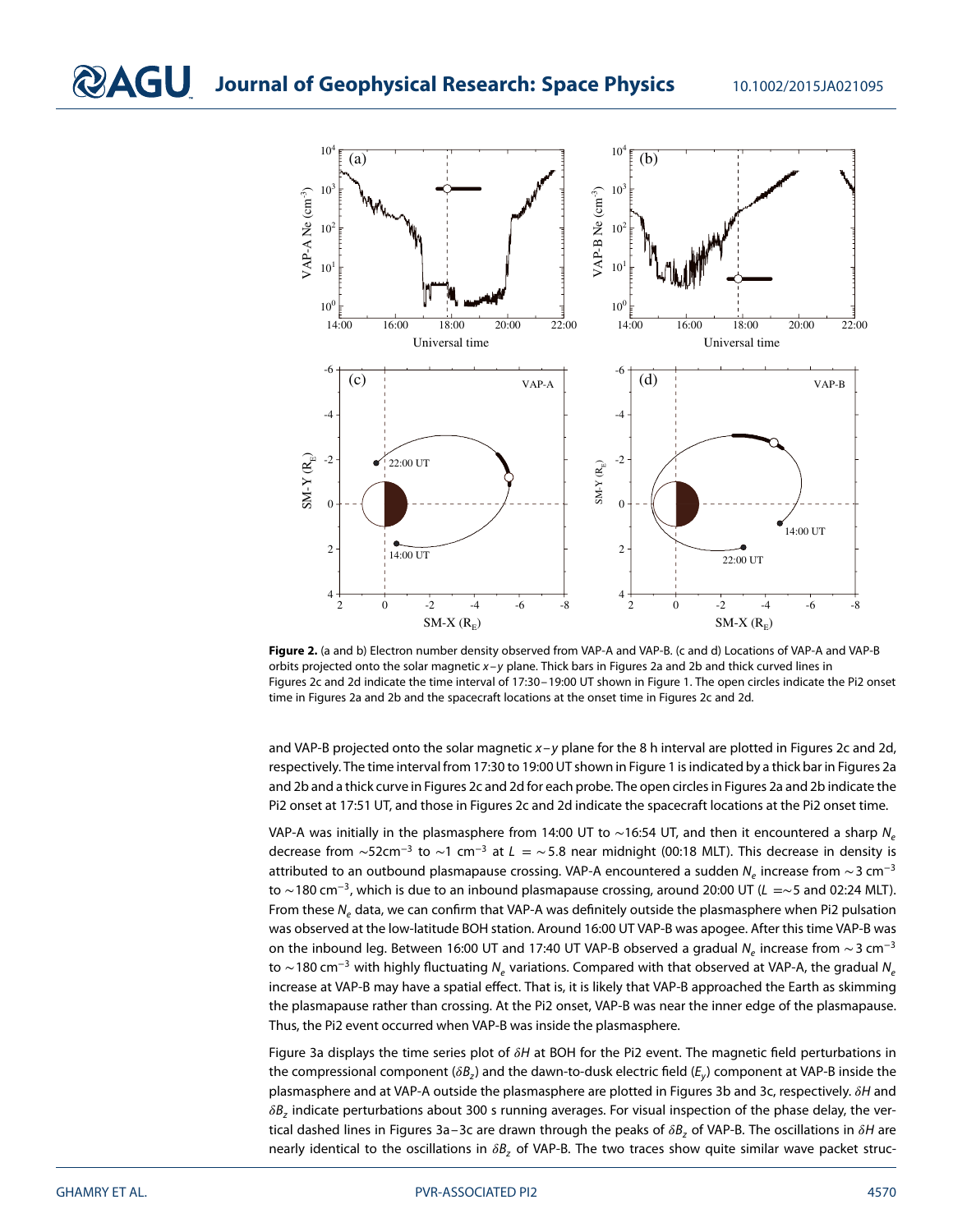

<span id="page-4-0"></span>**Figure 3.** (a) The time series plot of  $\delta H$  at BOH for the Pi2 event. (b) The compressional magnetic field perturbation ( $\delta B_7$ ) and the dawn-to-dusk electric field ( $E_y$ ) at VAP-B inside the plasmasphere. (c) The format is the same as that in Figure [3b](#page-4-0), but the field components are observed at VAP-A outside the plasmasphere.

tures, suggesting that the pulsations observed in space and on the ground are excited by a common source mechanism.

It is found that  $\delta B$ , of VAP-B oscillates nearly out of phase with  $\delta H$  for the perturbations after 17:54 UT. Those  $\delta B_z$  perturbations oscillate almost in quadrature with  $E_y$ . Such a ground-space out of phase structure between  $\delta H$  and  $\delta B_z$  and the  $\pm 90^\circ$  phase delay between  $\delta B_z$  and  $E_y$  in space have been interpreted as a radially trapped fast mode for the compressional oscillation observed by a spacecraft outward of its nodal point of the fun-damental mode [e.g., Takahashi et al., [2001,](#page-8-5) [2003\]](#page-8-6). The first two perturbations in  $\delta B_z$  around 17:51 UT and 17:53 UT precede the first two peaks in  $\delta H$  at BOH and oscillate in phase with  $E_y$ , indicating that the perturbations propagate earthward. This observation is very similar to CRRES observation by Takahashi et al. [\[1999\]](#page-8-13). They reported that there is a net earthward energy flow during the first cycle of the Pi2 pulsation.

VAP-A was outside the plasmasphere and observed compressional ( $\delta B_z$ ) oscillations when the Pi2 pulsation was observed at low-latitude BOH station. The amplitude of  $\delta B$ , at VAP-A is slightly larger than that at VAP-B. This can be explained by the radial structure of a fundamental virtual resonance mode. In a dipole MHD sim-ulation [Lee and Lysak, [1999;](#page-7-9) Takahashi et al., [2003\]](#page-8-6), the fundamental PVR node of  $\delta B_z$  is located very close to the plasmapause, and there is a substantial amplitude tapering off with distance from the plasmapause [see Takahashi et al., [2003,](#page-8-6) Figure 12c]. If VAP-B was located just beyond the nodal point of  $\delta B_z$  and inside the plasmapause, VAP-B in some region outside the plasmapause would observe  $\delta B_z$  oscillations with amplitude larger than that at VAP-A. Like  $\delta B_z$  at VAP-B inside the plasmapause, there is a high degree of similarity between  $\delta B_z$  at VAP-A and  $\delta H$  at BOH with an out of phase signature. This implies that the compressional Pi2 pulsation is not confined within the plasmapause. There is no significant phase delay between  $\delta B_z$  at VAP-A and  $\delta B_z$  at VAP-B for the perturbations after 17:54 UT. This indicates that the compressional Pi2 oscillation outside the plasmapause is not in propagating mode.  $E<sub>v</sub>$  at VAP-A exhibits oscillations starting at the onset of the Pi2 event. The waveform of  $E_v$  at VAP-A is not sinusoidal, and its oscillation is significantly different from that at VAP-B in terms of wave period and wave packet structure.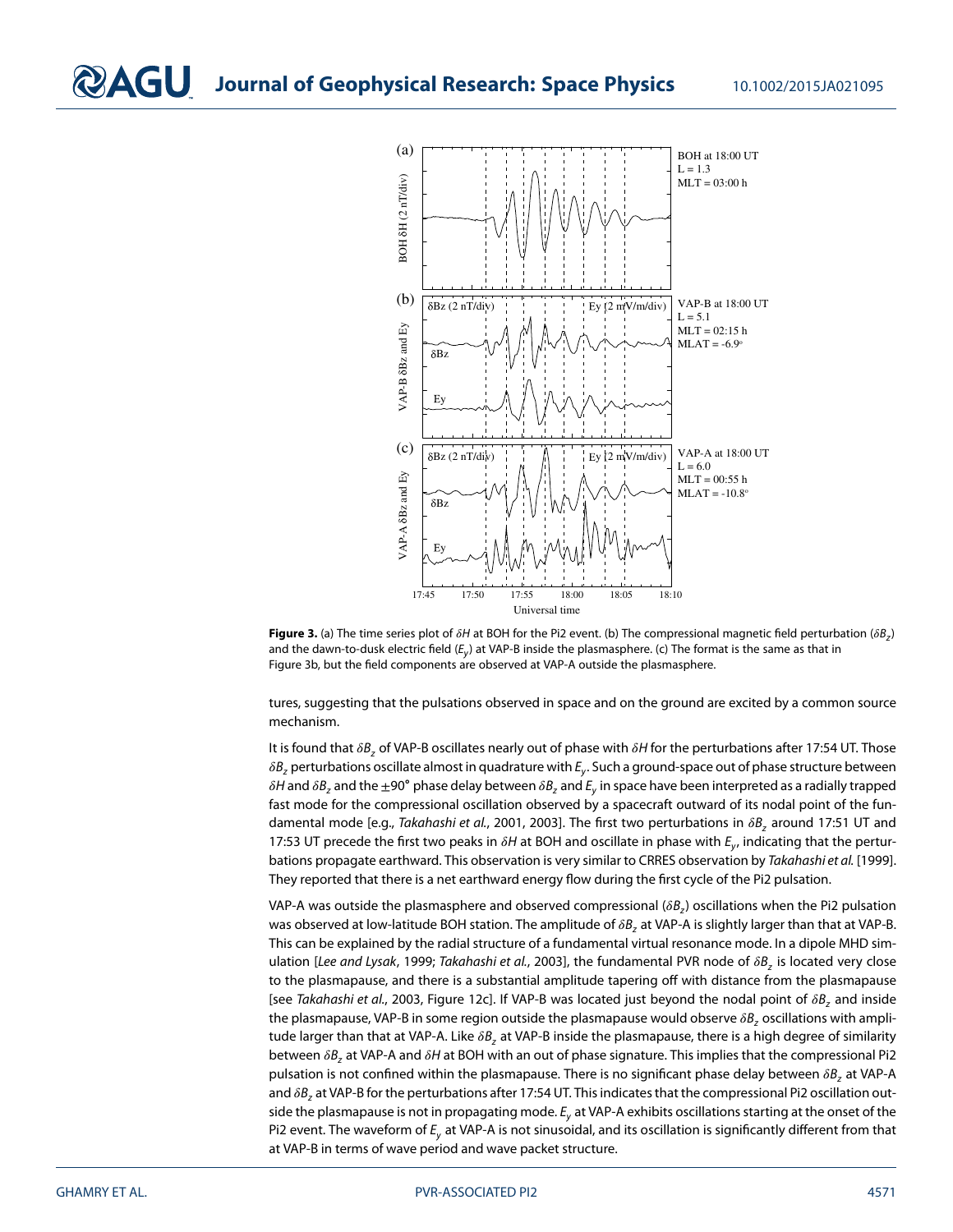

<span id="page-5-0"></span>**Figure 4.** Spectral properties of VAP-A and VAP-B compressional ( $\delta B_z$ ) components, the dawn-to-dusk electric field ( $E_y$ ) component, and Bohyun H component for the Pi2 event. (a and d) Power spectra for the compressional component at VAP-A and VAP-B and H component at Bohyun. (b and e) Coherence. (c and f) Cross phase.

The spectral analysis for the time series shown in Figure [3](#page-4-0) reveals the details on the frequency dependence of the coherence and cross phase between BOH  $\delta$ H and other components observed in space. Figures 4a-4c show the autopower spectra for  $\delta H$  at BOH and  $\delta B_z$  at VAP-A and VAP-B, and the coherence and cross phase between  $\delta H$  and  $\delta B$ , for the time interval from 17:50 UT and 18:10 UT. The spectral parameters were computed with five-point smoothing in the frequency domain. The spectral powers of  $\delta H$  and both  $\delta B_z$  are strongly enhanced in the frequency band of ~6–10 mHz centered at ~8 mHz.  $\delta B_z$  inside and outside plasmasphere have high coherence (>0.6) with BOH  $\delta H$  in the enhanced frequency band. This indicates that the compressional Pi2 pulsations inside and outside the plasmasphere are directly related with low-latitude Pi2 pulsation. That is, the compressional Pi2 wave energy is not confined in the plasmasphere. An important property of the PVR mode is that the fast-mode wave energy is not strictly confined in the plasmasphere [Lee and Takahashi, [2006\]](#page-8-10). Thus, our observations can be taken as evidence of the PVR mode rather than the plasmaspheric cavity mode. As expected from the time series, the cross phases between  $\delta H$  and the compressional components in space are distributed near -180°.

The coherence between BOH  $\delta H$  and VAP-B  $E_y$  is nearly perfect in the enhanced frequency band of ∼6–10 mHz, and both components exhibit near −90∘ phase delay, indicating a radially standing wave [e.g., Takahashi et al., [2003\]](#page-8-6). Unlike VAP-B  $E_v$  inside the plasmasphere, VAP-A  $E_v$  outside the plasmasphere consists of two spectral enhancements centered at ∼7 mHz and at ∼17 mHz, respectively, and their powers are comparable. Due to these VAP-A  $E_v$  spectral properties, the  $E_v$  oscillations observed at VAP-A clearly differed from the low-latitude Pi2 oscillations enhanced in the frequency band of ∼6–10 mHz. Since the amplitude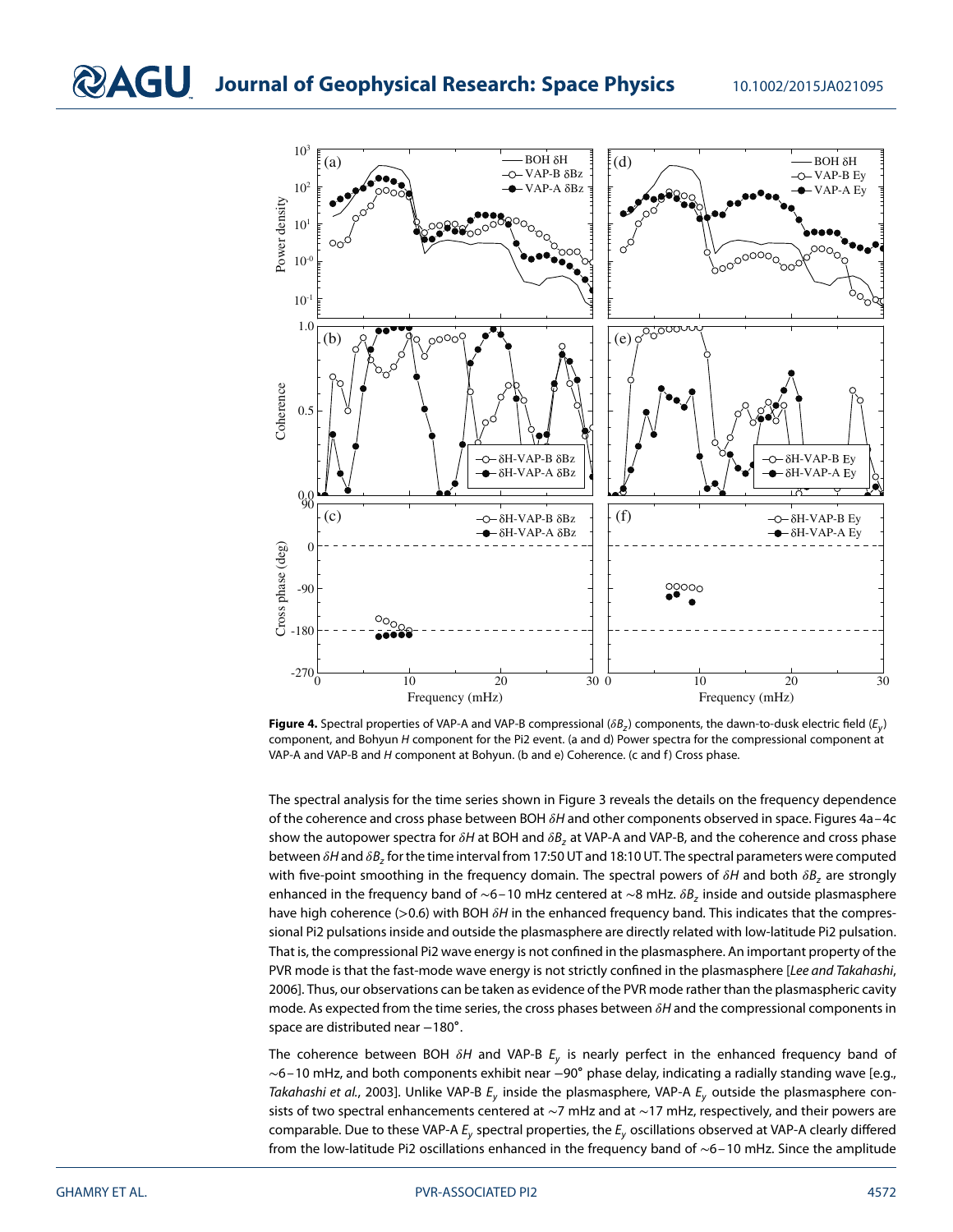of the higher-frequency oscillations in VAP-A  $E_v$  is enhanced after the onset of the low-latitude Pi2 pulsation, the common energy source may trigger the oscillations at ∼7 mHz and at ∼17 mHz. We suggest that the second peak of  $E<sub>v</sub>$  at VAP-A may be associated with second harmonics of the PVR modes. Note that the shape of the first VAP-A  $E_v$  spectral peak is similar to that of BOH  $\delta H$  and VAP-B  $E_v$  enhanced in the frequency band 6–10 mHz. The coherence between BOH  $\delta H$  and VAP-A  $E_v$  is around 0.5–0.6, and their phase delay is near  $-100^\circ$ .

#### **4. Discussion**

It has been suggested that the plasmaspheric cavity mode plays an important role in determining the spectral properties of the Pi2 pulsation in the inner magnetosphere (L *<* 5). The observational evidence for the plasmaspheric cavity mode (i.e., a radially standing fast-mode wave trapped inside the plasmasphere and/or the radial variation of the amplitude and phase of fast-mode waves) has been provided from the relationship between the electric and magnetic field perturbations and from ground-satellite statistical studies in the inner magnetosphere [e.g., Takahashi et al., [1995,](#page-8-7) [2001,](#page-8-5) [2003;](#page-8-6) Kim et al., [2010;](#page-7-1) Kwon et al., [2012\]](#page-7-2). Using multi-point observations inside and outside the plasmasphere, Collier et al. [\[2006\]](#page-7-7) and Luo et al. [\[2011\]](#page-8-9) reported that fast-mode waves observed inside the plasmasphere show a high correlation with low-latitude Pi2 oscillation, while those measured outside the plasmasphere do not. From these observations, they suggested that the source of low-latitude Pi2 pulsations is confined in the plasmasphere.

In numerical studies incorporating a realistic density gradient at the plasmapause by Lee and Lysak [\[1999\]](#page-7-9) and Lee and Takahashi [\[2006\]](#page-8-10), the authors suggest that plasmaspheric resonances should be described as virtual resonances (i.e., PVR mode) rather than cavity resonances because the plasmapause is not a rigid boundary. Unlike plasmaspheric cavity modes requiring a perfectly reflecting plasmapause, PVR modes, which are excited in the plasmaspheric structure, are not strictly confined inside the plasmasphere. That is, finite power of the PVR-associated eigenmodes can exist outside the plasmasphere although the wave power is mostly confined inside the plasmasphere. The observational evidence for the PVR mode was reported by using data obtained from a single satellite [Kim et al., [2005;](#page-7-11) Teramoto et al., [2008\]](#page-8-11). Kim et al. [\[2005\]](#page-7-11) observed 14 events having high coherence (*>*0*.*7) between the low-latitude Kakioka station and the Polar spacecraft outside the plasmapause. The radial amplitude and phase variations outside the plasmasphere for the high-coherence events are consistent with the radial structure of the fundamental PVR mode shown in Takahashi et al. [\[2003\]](#page-8-6), which is obtained by using the simulation code of Lee and Lysak [\[1999\]](#page-7-9). Teramoto et al. [\[2008\]](#page-8-11) statistically examined the coherence between low-latitude Pi2 pulsations and compressional oscillations observed by the polar-orbiting Dynamic Explorer 1 (DE 1) satellite. They reported that there are many high-coherence compressional Pi2 pulsations when DE 1 was located on the nightside at high latitude (|MLAT|*>*60∘) including the polar cap region. Since the radial amplitude and phase changes in the region of  $L = \sim 5-7$ , which is outside of the estimated plasmapause, is similar to the trend expected from the fundamental PVR mode, they concluded that Pi2 pulsations might be excited by PVR mode.

Most recently, the evidence for the PVR mode was provided from simultaneous multipoint observations at the equatorial-orbiting Active Magnetospheric Particle Tracer Explorers (AMPTE)/CCE satellite and the polar-orbiting DE 1 satellite by Teramoto et al. [\[2011\]](#page-8-14). The evidence includes the radial variation of the amplitude and phase of Pi2 compressional  $(B<sub>z</sub>)$  oscillations. That is, the  $B<sub>z</sub>$  power was larger at AMPTE/CCE inside of the plasmapause estimated from an empirical formula than at DE 1 outside of the estimated plasmapause, and the cross phase between low-latitude Pi2 pulsation and B<sub>z</sub> oscillation in space was ∼0° at AMPTE/CCE inside the plasmapause and ∼180∘ at DE 1 outside the plasmapause [see Teramoto et al., [2011,](#page-8-14) Figure 16]. Although the two-satellite observations by Teramoto et al. [\[2011\]](#page-8-14) provide additional evidence of PVR modes, there were no low-latitude observations of compressional Pi2 waves detected outside the estimated plasmasphere supporting PVR modes, and the real plasmapause encountered by a spacecraft (i.e., in situ observation of the plasmapause) did not provide in their study owing to lack of plasma density measurement.

In this study, we clearly identify the location of the plasmapause and examine the radial structure of  $\delta B_z$  and  $E_y$ oscillations in the frequency band of ∼6–10 mHz, which have high coherence with low-latitude Pi2 pulsation in the H component, observed by VAP-B inside the plasmasphere and by VAP-A outside the plasmasphere. Both spacecraft were located near the magnetic equator (|MLAT|*<*11∘). Our two-satellite observations with low-latitude ground observation exhibited that the phase of  $\delta B$ , relative to  $\delta H$  was near −180° for the events occurring inside and outside the plasmapause (see Figures [3](#page-4-0) and [4\)](#page-5-0). In contrast to  $\delta B_{\tau}$ , the cross phase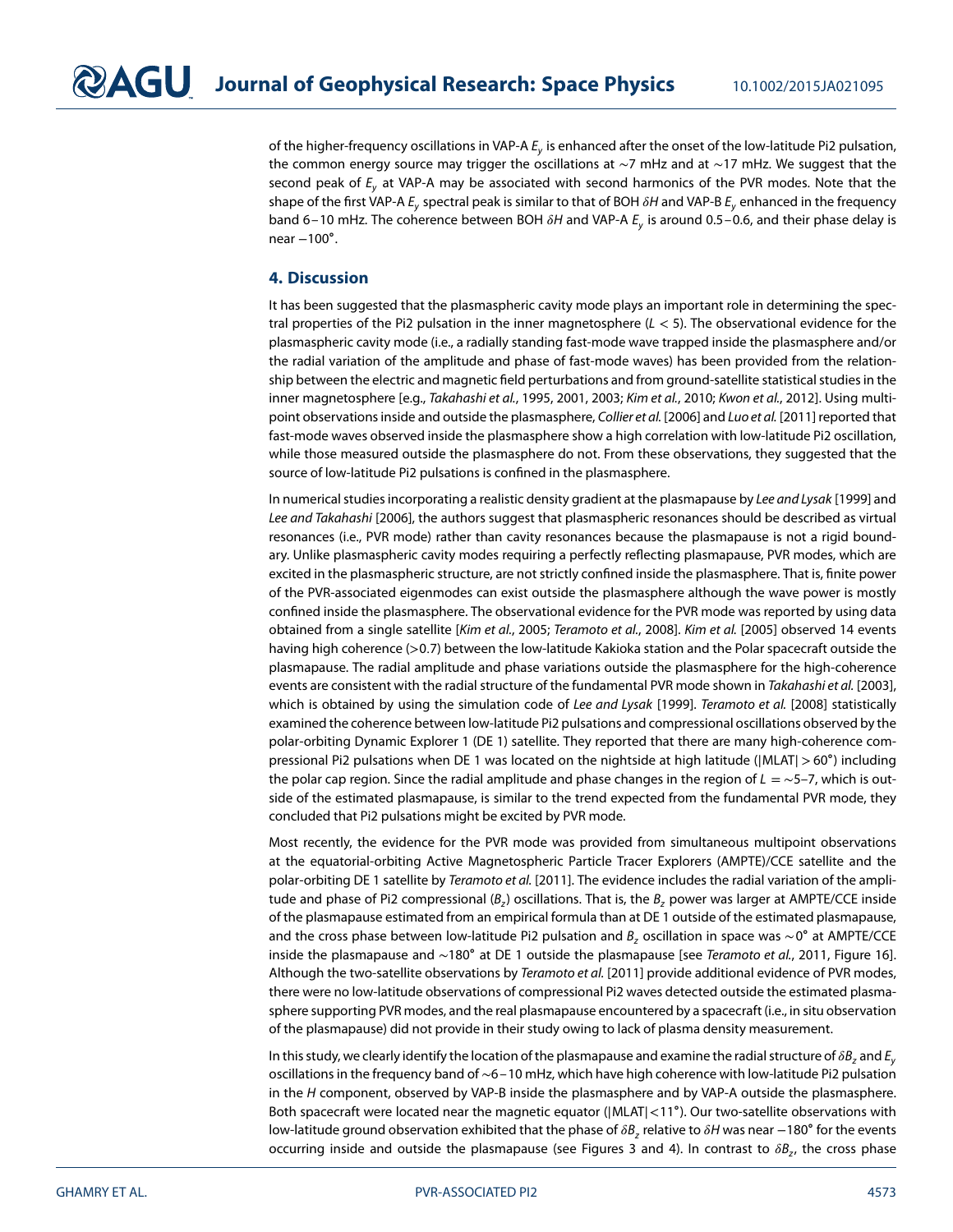between E<sub>v</sub> and  $\delta H$  remained near −90° both inside and outside the plasmasphere. Our observations are con-sistent with the radial phase structure of the fundamental PVR mode shown in Takahashi et al. [\[2003\]](#page-8-6), which is obtained using the simulation code of Lee and Lysak [\[1999\]](#page-7-9) if VAP-B was located in a region between the plasmapause and the fundamental  $\delta B_z$  node. The simulation of the PVR mode shows that the fundamental  $\delta B$ , node is located close to the inner edge of the plasmapause. As shown in Figure [2b](#page-3-0), VAP-B observed the  $\delta B$ , oscillation near the inner edge of the plasmapause. Thus, the estimated location of VAP-B relative to the  $\delta B_z$  nodal point is not unreasonable.

In Figure [4a](#page-5-0), the  $\delta B_z$  power at VAP-A outside the plasmasphere is larger than that at VAP-B inside the plasmas-phere. The fundamental PVR mode in the simulation [see Takahashi et al., [2003](#page-8-6) Figure 12] shows a peak of  $\delta B$ , power outside of the  $\delta B$ , node located near the inner edge of the plasmapause. It decreases rapidly toward the nodal point and gradually beyond the plasmapause. In some region outside the plasmapause, we can expect larger  $\delta B$ , power than that in a region between the  $\delta B$ , node and the inner edge of the plasmapause. In Figure [4d](#page-5-0), the  $E_y$  power at VAP-B is slightly larger than that at VAP-A in the enhanced frequency band of BOH  $\delta H$ . This observation is also quantitatively consistent with the simulated PVR mode of  $E_{\nu}$ .

Since earthward bursty bulk flows (BBFs) have onset timing nearly identical to Pi2 onset, it has been suggested that BBFs can directly control the waveform and period of Pi2 pulsations. Kepko and Kivelson [\[1999\]](#page-7-14) presented several examples of BBF-driven Pi2. If Pi2 pulsations observed at BOH are directly driven by time-modulated BBFs, the corresponding compressional oscillations in  $\delta B$ , and  $E<sub>v</sub>$  should have propagating signatures regardless of the spacecraft position relative to the plasmapause. However,  $\delta B_z$  and  $E_v$  at VAP-A and VAP-B did not show earthward propagating oscillations. Thus, it is unlikely that the Pi2 pulsations at BOH are directly driven by earthward BBFs.

#### **5. Conclusions**

We have studied the radial mode structure of  $E_v$  electric and  $\delta B_z$  magnetic field oscillations in the frequency band of ∼6–10 mHz observed by VAP-B inside the plasmasphere and VAP-A outside the plasmasphere near the midnight during a time period of Pi2 pulsations in the H component observed on the low-latitude BOH ground station. We confirm that the  $E_v$  and  $\delta B_z$  oscillations both inside and outside the plasmasphere have high coherence with low-latitude Pi2 pulsations, indicating that the Pi2 wave energy is not confined inside the plasmasphere but extends beyond the plasmapause. The phase relationships between  $\delta B_z$  and  $\delta H$  and between  $E_y$  and  $\delta H$  provide that the  $E_y$  and  $\delta B_z$  oscillations inside and outside the plasmasphere are radially standing. From these two-satellite observations, we suggest that the fundamental PVR mode is directly detected by VAP-A and VAP-B.

#### <span id="page-7-4"></span>**References**

Allan, W., E. M. Poulter, and S. P. White (1986), Hydromagnetic wave coupling in the magnetosphere: Plasmapause effects on impulse-excited resonances, Planet. Space Sci., 34, 1189–1220.

<span id="page-7-13"></span>Clauer, C. R., and R. L. McPherron (1974), Mapping the local time-universal time development of magnetospheric substorms using mid-latitude magnetic observations, J. Geophys. Res., 79, 2811–2820.

<span id="page-7-7"></span>Collier, A. B., A. R. W. Hughes, L. G. Blomberg, and P. R. Sutcliffe (2006), Evidence of standing waves during a Pi2 pulsation event observed on Cluster, Ann. Geophys., 24, 2719–2733, doi[:10.5194/angeo-24-2719-2006.](http://dx.doi.org/10.5194/angeo-24-2719-2006)

<span id="page-7-5"></span>Fujita, S., and K.-H. Glassmeier (1995), Magnetospheric cavity resonance oscillations with energy flow across the magnetopause, J. Geomagn. Geoelectr., 47, 1277–1292.

<span id="page-7-10"></span>Fujita, S., H. Nakata, M. Itonaga, A. Yoshikawa, and T. Mizuta (2002), A numerical simulation of the Pi2 pulsations associated with the substorm current wedge, J. Geophys. Res., 107(A3), 1034, doi[:10.1029/2001JA900137.](http://dx.doi.org/10.1029/2001JA900137)

<span id="page-7-14"></span><span id="page-7-0"></span>Keiling, A., and K. Takahashi (2011), Review of Pi2 models, Space Sci. Rev., 161(1–4), 63–148, doi[:10.1007/s11214-011-9818-4.](http://dx.doi.org/10.1007/s11214-011-9818-4)

Kepko, L., and M. G. Kivelson (1999), Generation of Pi2 pulsations by bursty bulk flows, J. Geophys. Res., 104, 25,021-25,034.

<span id="page-7-11"></span>Kim, K.-H., D.-H. Lee, K. Takahashi, C. T. Russell, Y.-J. Moon, and K. Yumoto (2005), Pi2 pulsations observed from the Polar satellite outside the plasmapause, Geophys. Res. Lett., 32, L18102, doi[:10.1029/2005GL023872.](http://dx.doi.org/10.1029/2005GL023872)

<span id="page-7-1"></span>Kim, K.-H., H.-J. Kwon, D.-H. Lee, H. Jin, K. Takahashi, V. Angelopoulos, J. W. Bonnell, K. H. Glassmeier, Y.-D. Park, and P. Sutcliffe (2010), A comparison of THEMIS Pi2 observations near the dawn and dusk sectors in the inner magnetosphere, J. Geophys. Res., 115, A12226, doi[:10.1029/2010JA016010.](http://dx.doi.org/10.1029/2010JA016010)

<span id="page-7-12"></span>Kletzing, C., et al. (2013), The Electric and Magnetic Field Instrument Suite and Integrated Science (EMFISIS) on RBSP, Space Sci. Rev., 179, 127–181, doi[:10.1007/s11214-013-9993-6.](http://dx.doi.org/10.1007/s11214-013-9993-6)

<span id="page-7-2"></span>Kwon, H.-J., et al. (2012), Local time-dependent Pi2 frequencies confirmed by simultaneous observations from THEMIS probes in the inner magnetosphere and at low-latitude ground stations, J. Geophys. Res., 117, A01206, doi[:10.1029/2011JA016815.](http://dx.doi.org/10.1029/2011JA016815)

<span id="page-7-6"></span><span id="page-7-3"></span>Kwon, H.-J., K.-H. Kim, C.-W. Jun, K. Takahashi, D.-H. Lee, E. Lee, H. Jin, J. Seon, Y.-D. Park, and J. Hwang (2013), Low-latitude Pi2 pulsations during intervals of quiet geomagnetic conditions (K $p \le 1$ ), J. Geophys. Res. Space Physics, 118, 6145–6153, doi[:10.1002/jgra.50582.](http://dx.doi.org/10.1002/jgra.50582) Lee, D.-H. (1996), Dynamics of MHD wave propagation in the low-latitude magnetosphere, J. Geophys. Res., 101(15), 15,317–15,386.

<span id="page-7-9"></span><span id="page-7-8"></span>Lee, D.-H., and K. Kim (1999), Compressional MHD waves in the magnetosphere: A new approach, J. Geophys. Res., 104, 12,379–12,385. Lee, D.-H., and R. L. Lysak (1999), MHD waves in a three-dimensional dipolar magnetic field: A search for Pi2 pulsations, J. Geophys. Res., 104(A12), 28,691–28,699, doi[:10.1029/1999JA900377.](http://dx.doi.org/10.1029/1999JA900377)

#### **Acknowledgments**

The geomagnetic index (AL) was provided by World Data Center C2 (WDC-C2) for Geomagnetism, Kyoto University [\(http://wdc.kugi.kyoto-u.ac.jp/index.html\)](http://wdc.kugi.kyoto-u.ac.jp/index.html). The Bohyun magnetic field data were provided by the Solar and Space Weather Research Group in Korea Astronomy and Space Science Institute [\(http://www.kasi.re.kr/main.aspx\)](http://www.kasi.re.kr/main.aspx). This work was supported by BK21+ through the National Research Foundation (NRF) funded by the Ministry of Education of Korea. Work of K.-H. Kim was supported by the Basic Science Research Program through NRF funded by NRF-2013R1A1A2A10004414 and also supported by the Korea Astronomy and Space Science Institute under the R&D program (project 2015-1-320-18) supervised by the Ministry of Science, ICT and Future Planning.

Michael Balikhin thanks Shigeru Fujita and another reviewer for their assistance in evaluating this paper.